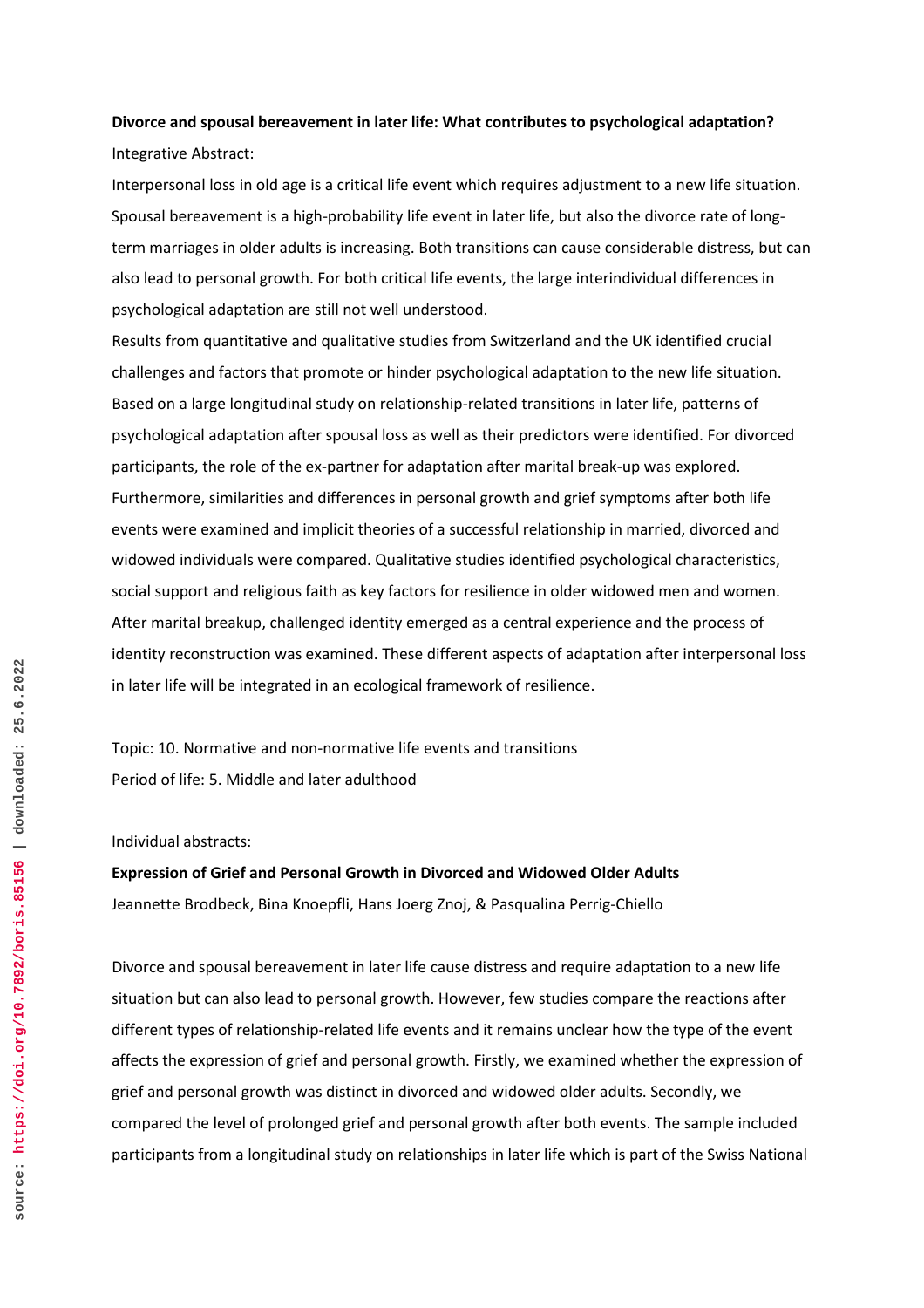Centre of Competence in Research 'LIVES – Overcoming vulnerability: life course perspectives'. A total of 795 divorced and widowed older adults (65% women, 45% divorced, 55% widowed) with a mean age of 64 years (SD = 13 years) were compared in terms of their reactions to interpersonal loss. Symptoms of grief were assessed with the Prolonged Grief Questionnaire (PG-13, Prigerson et al. 2008). Posttraumatic growth was measured with the Posttraumatic Growth Inventory (PTGI-SF, Cann et al, 2010) which was developed for assessing personal growth after different critical life events. Testing for differential item functioning, we found that emotional symptoms of grief such as yearning and emotional pain as well as avoiding reminders of the loss were differentially influenced by the type of the loss. In divorced individuals, yearning for the ex-partner, strong feelings of emotional pain and avoiding reminders of the loss were indicators of very high levels of prolonged grief. In widowed participants, these symptoms were rather common and were not related to higher levels of grief. Other symptoms such as trouble accepting the loss or reductions in social functioning were not affected by differential item functioning.

In contrast to grief, the expression of personal growth after divorce and bereavement was similar apart from one exception. Widowed participant who reported that they had established a new path for their lives had a considerably higher level of posttraumatic growth than divorced participants who endorsed the same response categories. Taking these differences in the expression of grief and personal growth into account, divorced participants reported significantly lower levels of prolonged grief but similar levels of personal growth than bereaved older adults.

### **"A loose limb": Identity reconstruction in separation and divorce.**

#### Dr Laura Soulsby

Marriage is associated with a process of coupling and a public and personal change from "I" to "we" (Soulsby & Bennett, 2015). Separation and divorce, at any age, are associated with psychological and behavioural changes that may impact on a person's sense of self. This paper draws on rich qualitative interview data to examine the process of identity reconstruction following the breakup of a long-term marriage. In-depth interviews were conducted with 82 cohabiting, married, widowed, and divorced British adults, focusing on changes in daily routine, social relationships, and social support. We draw attention to findings of a subset of interviews with men and women whose marriages ended after a marriage of at least 10 years (n=8). Challenged identity emerged as a central experience of marital separation and divorce. Interview participants described an initial loss of identity and associated changes in confidence. Yet, over time, most participants established a new, satisfying lifestyle which provided meaning to their lives as a single person. Positive changes in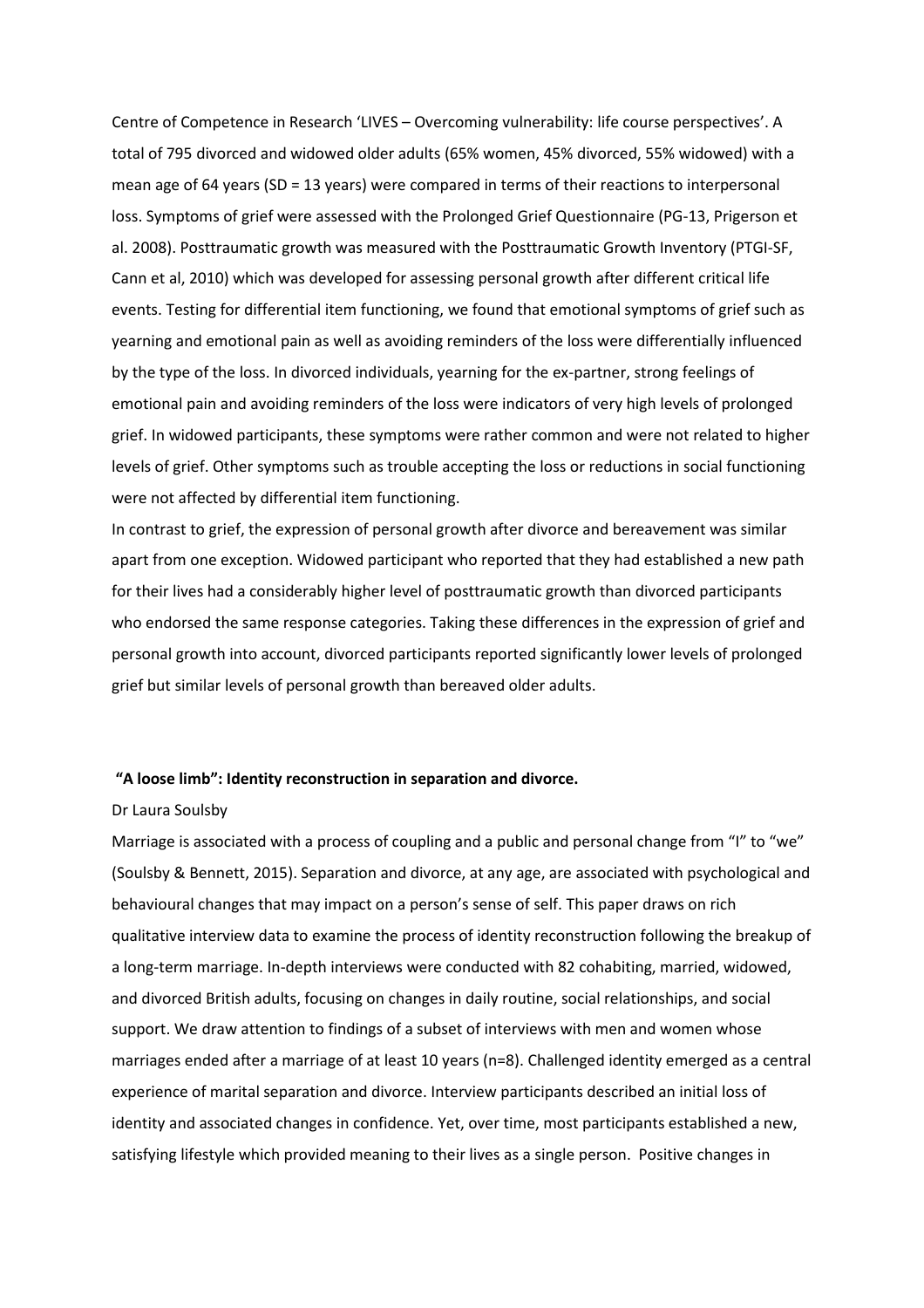identity emerged as participants began to re-evaluate themselves after divorce and gained a greater sense of agency. The interviews demonstrated a breadth in the experience of marital breakup but revealed that, overall, separation and divorce facilitate a greater sense of individual autonomy and provide an opportunity for personal growth.

#### **Refining the Ecological Model of Resilience for Older Widowed Men and Women**

Kate M Bennett, University of Liverpool UK

Widowhood is a high-probability life event in later life. Whilst bereavement and subsequent widowhood are naturally highly stressful, the majority of widowed men and women cope well enough to continue their lives without professional intervention. Amongst those widowed people are some, reported as between 38 and 54% (Bennett, 2010; Bonann0, 2004; Spahni et al., 2015) who could be defined as resilient, able to adapt or bounce bounce back in the face of adversity (Windle, 2011). Thus, there is growing interest in resilience amongst widowed people, and in the factors that contribute to that resilience.

However, much of the work has focused on quantitative analyses and on bereavement rather than qualitative work focusing on the longer-term effects of widowhood. In this study I examine resilience amongst older widowed people using qualitative methods. I utilise the following definition of resilience: "the process of negotiating, managing and adapting to significant sources of stress or trauma. Assets and resources within the individual, their life and environment facilitate this capacity for adaptation and 'bouncing back' in the face of adversity" (Windle & Bennett, 2011). I analyse data from 100 in-depth interviews of older widowed people which focused on the experiences of widowhood (61 women and 39 men). Utilising an ecological framework (Windle & Bennett, 2011), I examine factors that promote or hinder resilience. 36 participants were resilient and 21 were not. The remaining 43 showed some resilient features. In this paper I identify individual, community and societal level resources which facilitate or hinder resilience. Key factors include psychological characteristics, social support, and religious faith. I discuss the methodological challenges in researching resilience, these include operationalizing resilience and identifying factors in the ecological system. I also develop the idea of more than binary classification of resilient or notresilient. Finally, I conclude by discussing how those widowed people who are not yet resilient may be supported to become so.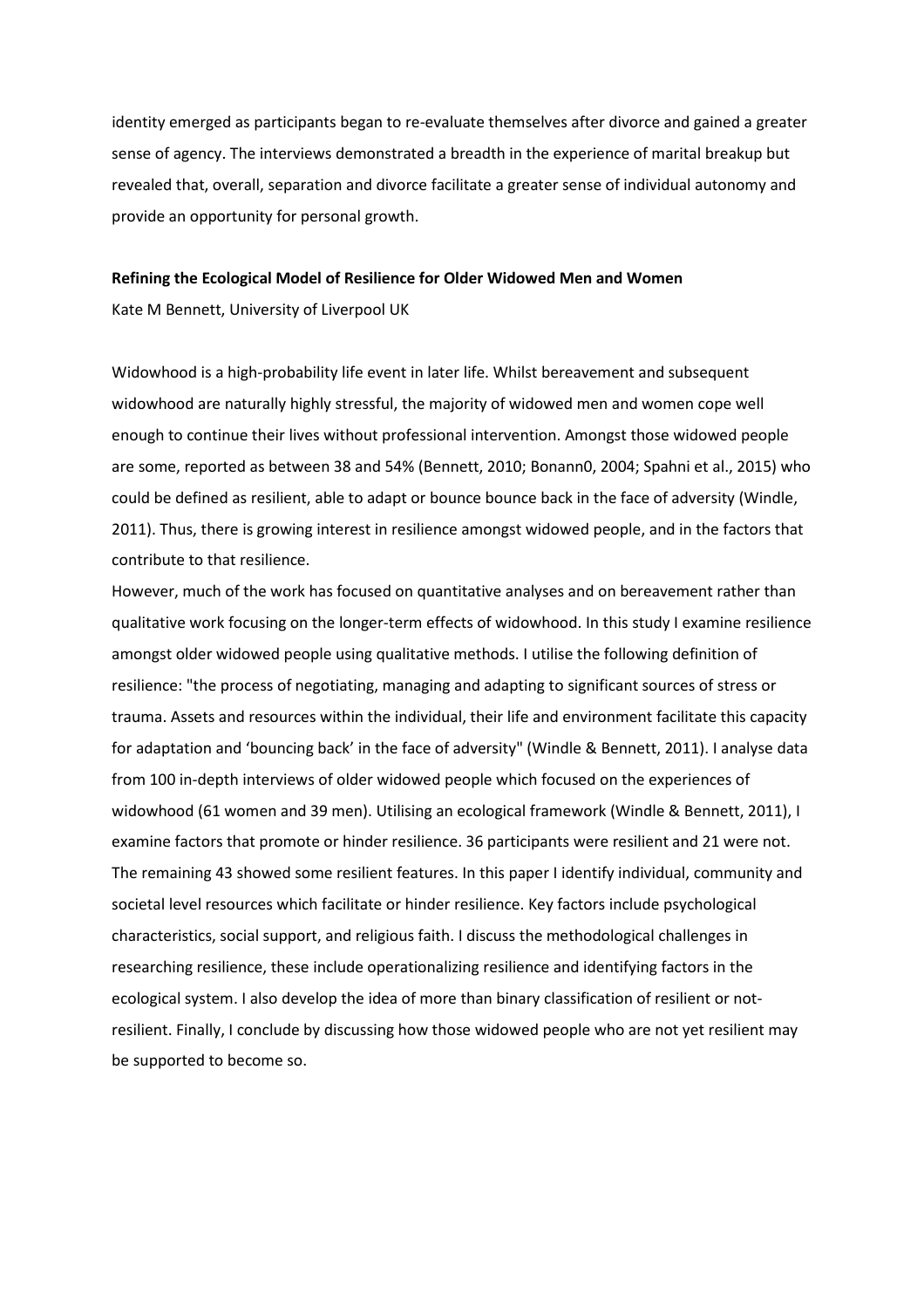### **Trajectories of Adaptation to Spousal Bereavement in Old Age**

Stefanie Spahni<sup>1</sup>, Kate M. Bennett<sup>2</sup>, Davide Morselli<sup>3</sup>, & Pasqualina Perrig-Chiello<sup>4</sup>

Spousal bereavement in later life is a high probability life event and traditionally it is also thought to be one of the most stressful. Bereaved individuals are typically characterised by lower well-being, however, more recently studies have demonstrated that there are substantial individual differences in both the experience of stress-related effects, and the trajectory of psychological adaptation to the event. Further, work has suggested that intrapersonal resources might be the main reason for the differences. The data presented stem from a longitudinal survey, which is part of the Swiss National Center of Competence in Research 'LIVES – Overcoming vulnerability: life course perspective', funded by the Swiss National Science Foundation. Our analyses are based on results of an exploratory latent profile analysis performed at the first assessment in 2012 among 402 widowed participants (228 women, 174 men) aged between 60 and 89 (mean age 74.41 years), who lost their partner within the last 5 years, after having been married for on average 45 years. Three different classes of adaptation in terms of depressive symptoms, hopelessness, loneliness, life satisfaction, and subjective health were identified: 'resilients' (54% of the sample), 'copers' (39%) and 'vulnerables' (7%). Resilient participants were more likely to be women and for longer time widowed than copers. They also reported higher levels of spousal social support than the copers, but not marital happiness, or social support more generally. In addition, resilient participants reported higher levels of psychological resilience, extraversion, openness, conscientiousness, agreeableness and lower levels of neuroticism in contrast to both, copers and vulnerables. The vulnerables, in contrast, reported a more negative emotional valence concerning loss experience compared to the other two groups. The aim of the present contribution is to shed light on the trajectories of these participants two years after the first data wave, and examine what predicts stability or change in group affiliation. The best fitting model of the latent transition analysis shows that the majority of bereaved respondents remained in the same profile over the two observations, but that there were also a minor part of participants who moved to higher or lower adapted profiles. The evaluation of the trajectories of adaptation to this critical life event and knowledge about the variables that enhance the adaptation over time is essential for prevention and intervention in social and clinical services.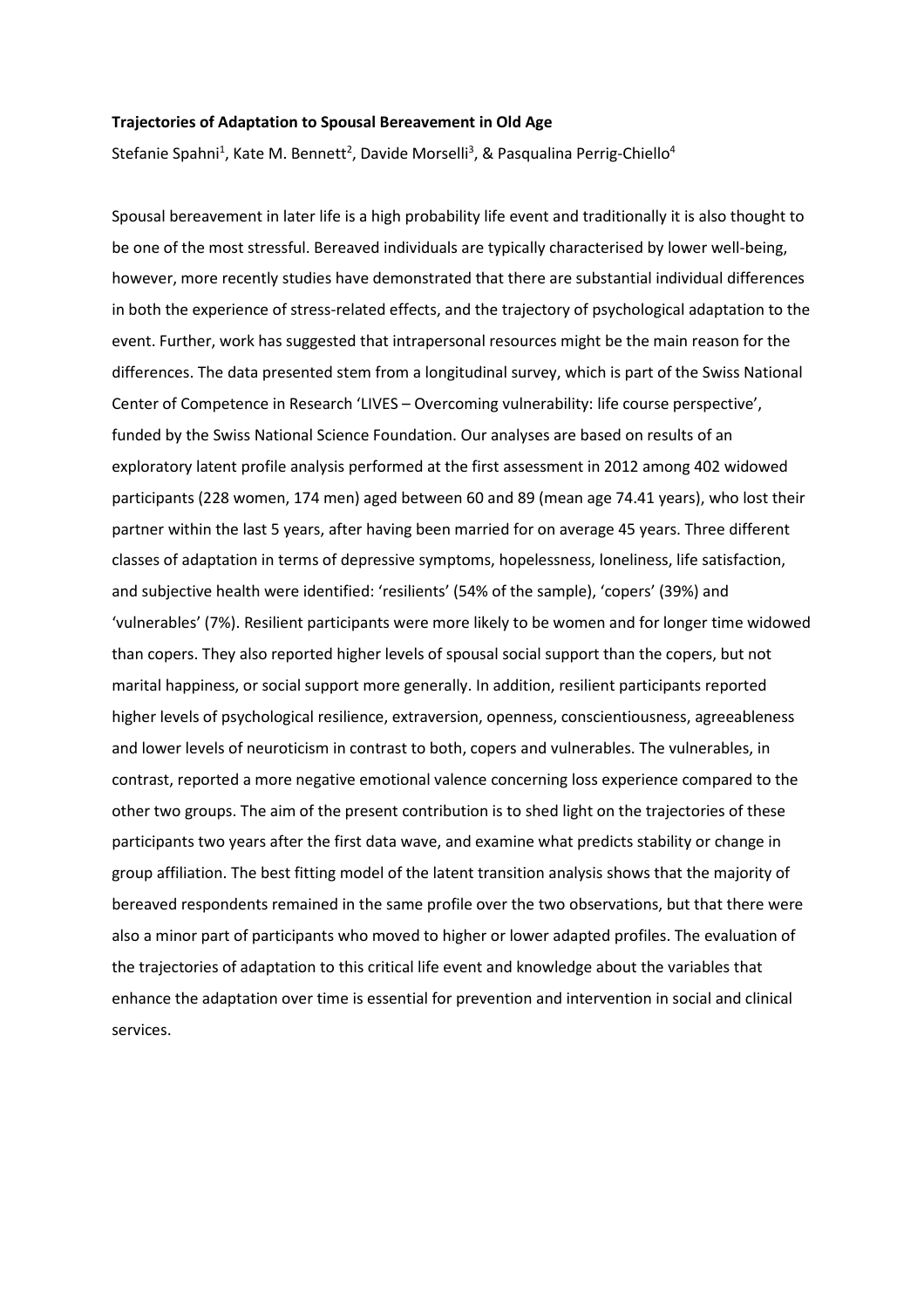## **Implicit theories of a successful relationship after transitions in older age – variations by civilstatus and well-being**

Katja Margelisch<sup>1</sup>, Klaus A. Schneewind<sup>2</sup>, Pasqualina Perrig-Chiello<sup>1</sup>

People's implicit theories of a successful partnership influence goals, motivations, and behaviour in romantic relationships. Life transitions, especially critical life events, could have an influence on the personal templates of an ideal partnership. They have the potential to generate a discrepancy between perceptions and individual standards, which drives emotions and cognitions and motivates behaviour designed to reduce or resolve the discrepancy. We examined the differences between the implicit partnership theories that divorced spouses, widowed persons and long-term married couples (*N* = 800, age 62–91 years) subscribe to, regarding what constitutes a successful marriage, and how their assumptions relate to various subjective dimensions of well-being. Results revealed that the prioritization given to the key elements of a successful relationship (i.e., mutual respect in long-term married couples, successful communication in divorced spouses and love in widowed persons) varied among the groups. Comparing low and high scores for individual well-being resulted in differences between implicit partnership theories held by divorced and widowed persons but not married couples. These findings provide important considerations for counselling persons after the loss of a partner due to separation, divorce or death. An idealized view of the deceased spouse as a soulmate and emphasis on the shared love could be adaptive for widowed persons, whereas the emphasis on successful communication techniques could be an important step in improving cognitive and emotional well-being for divorced persons.

# **Marital breakup after long-term marriage: how the past and ongoing relationship with the expartner is linked to psychological adaption**

Bina Knöpfli<sup>1</sup>, Jeannette Brodbeck<sup>2</sup>, & Pasqualina Perrig-Chiello<sup>1</sup>

While negative effects of divorce on well-being are well documented in research literature, the role of relationships with the ex-partner after marital breakup on adaptation remains unclear. This is especially the case for marital breakup after long-term marriage, which is still a neglected research topic. This research focuses on the relationships with the ex-partner (past and ongoing), and the extent to which the quality of these relations are linked to psychological adaptation to marital breakup (i.e., life satisfaction and depressive symptoms) over time. Therefore, we take into account socio-demographic variables (i.e., age, gender, financial resources), personality variables (i.e., personality traits, resilience) as well as the current relationship status. Data stem from two waves